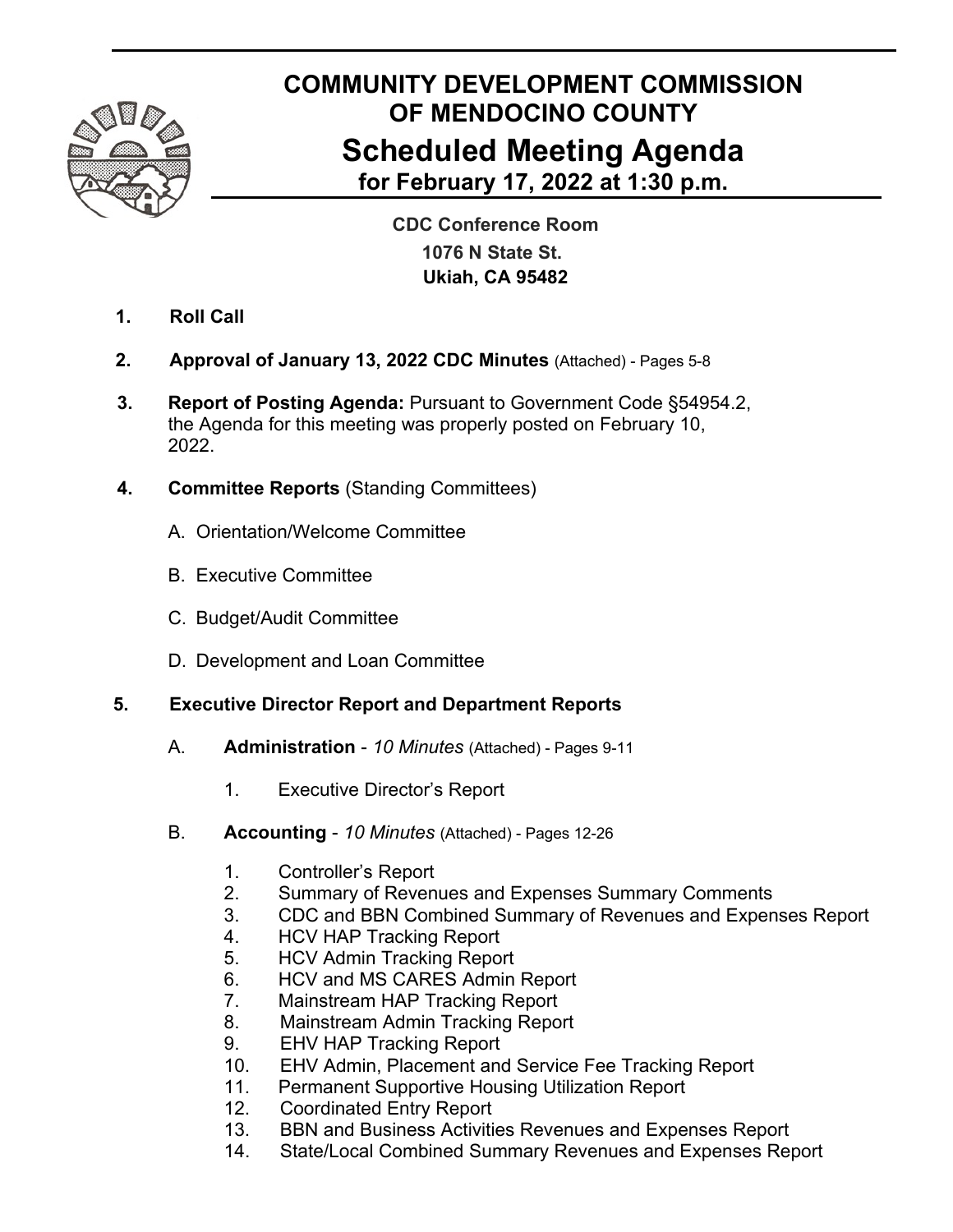- C. **Development and Sustainability**  *10 Minutes* (Attached) Pages 27-29
	- 1. Development & Sustainability Department Report
	- 2. Work Order Analysis by Completion Month Report
- D. **Housing**  *15 Minutes* (Attached) Pages 30-35
	- 1. Housing Manager's Report
	- 2. Housing Quality Inspection Report
	- 3. Occupancy Status Report
	- 4. Agency Owned Report
- **6. Announcements** None
- **7. Board Correspondence** None
- **8. Media/Information** None
- **9. Unfinished Business**  None
- **10. New Business**  *15 Minutes*
	- **A**. **Discussion and Possible Action Regarding Resolution #2050-22 Approving the Salary Schedule Effective February 20, 2022-** Pages 36- 41
	- **B. Agenda Title: Discussion and Possible Action Regarding Resolution #2051-22 Modification of:**

 **CHAPTER XXI PROJECT BASED VOUCHERS (PBV), AND** 

 **XXIX Emergency Housing Vouchers (EHV)** 

 **To the Housing Choice Voucher Administrative Plan, Which is a Supporting Document to the Public Housing Annual Plan. -** Pages 42- 112

**C. Discussion and Possible Action Regarding Resolution #2052-22 Approving Modification to Chapter VI of the Permanent Supportive Housing Program Administrative Plan. - Pages 113-116**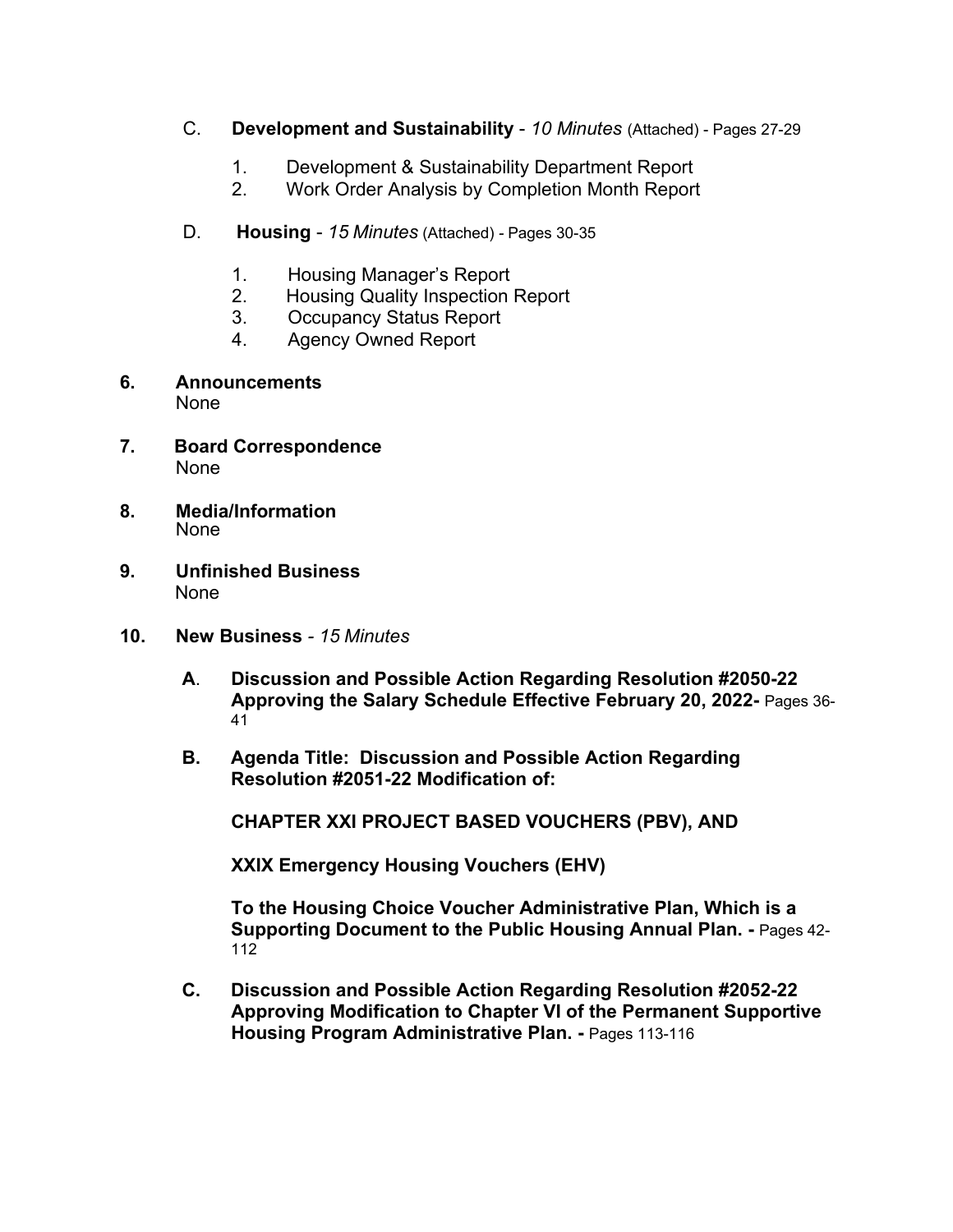- **D. Discussion and Possible Action Regarding Adoption of Resolution #2053-22 Approving Changes to the Personnel Policy -** Pages 117-120
- **E. Discussion and Possible Action Regarding Committee Assignments and Composition -** Page 121
- **11. Public Expression**
- **12. Adjournment**

#### **PUBLIC EXPRESSION**

The Commission welcomes participation in the meeting. Comments shall be limited so that everyone may be heard. This item is limited to matters under the jurisdiction of the Commission which are not on the posted agenda and items which have not already been considered by the Commission. The Commission limits testimony on matters not on the agenda to three minutes per person and not more than 10 minutes for a particular subject. No action will be taken. Individuals wishing to address the Commission under Public Expression are welcome to do so throughout the meeting day. To best facilitate these items, please notify either the Chair of the Board, or a Commissioner.

## **AMERICANS WITH DISABILITIES ACT (ADA) COMPLIANCE**

The Commission complies with ADA requirements and upon request, will attempt to reasonably accommodate individuals with disabilities by making meeting material available in appropriate alternative formats (pursuant to Government Code Section 54953.2). Anyone requiring reasonable accommodation to participate in the meeting should contact the Office Representative I by calling (707) 463-5462 x 121 at least five business days prior to the meeting.

## **ADDITIONS TO AGENDA**

The Brown Act identifies the following three situations in which a body is permitted to take action on a matter not on the posted agenda:

(1) Pursuant to Section 54954.2(b) (2) the body may discuss a non-agenda item when the body determines that the matter in question constitutes an emergency pursuant to Section 54956.5.

(2) Pursuant to Section 54954.2(b) (2) the body may discuss a non-agenda item when the body determines (by 2/3 of the total body, or by unanimous vote if less than